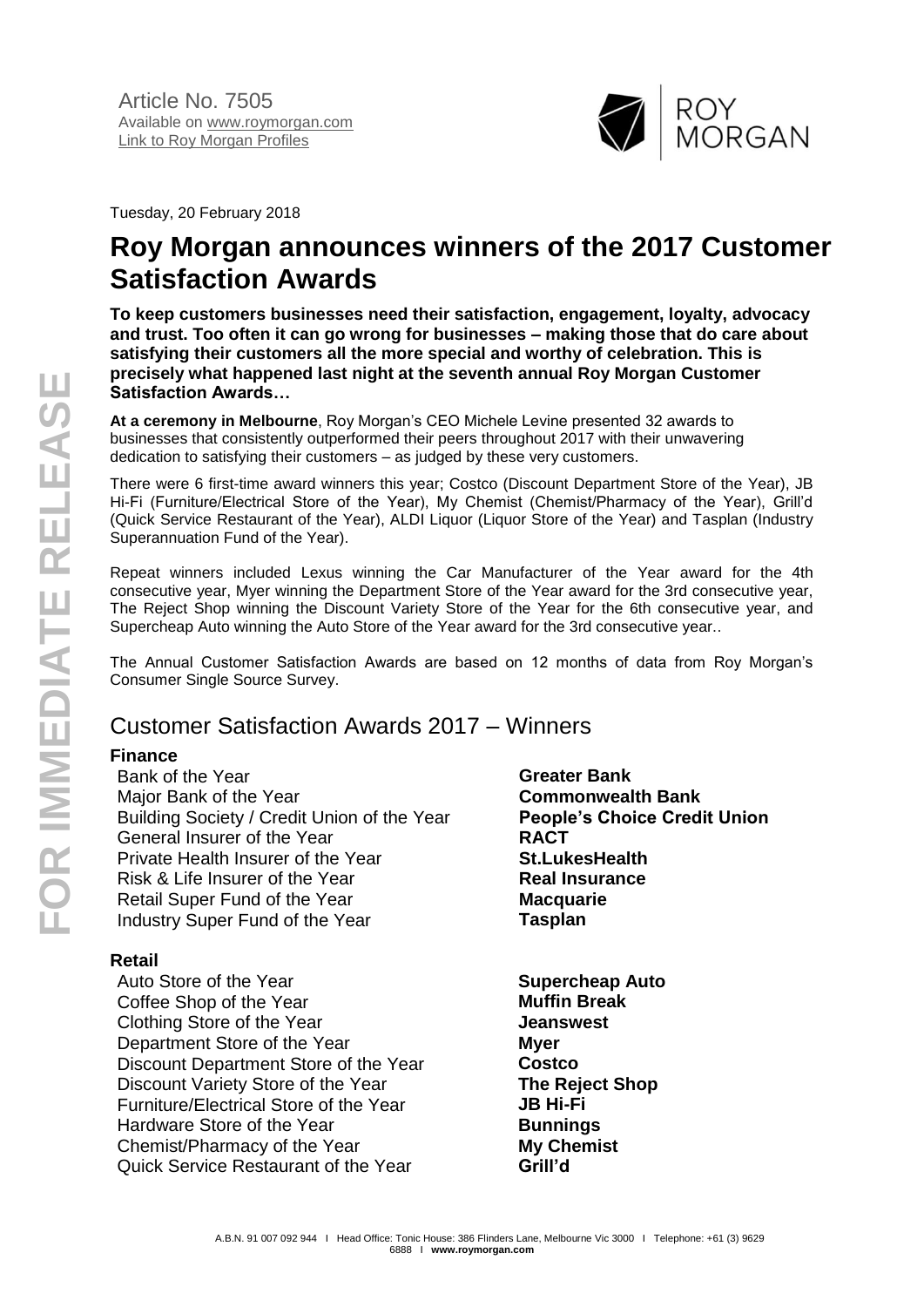| Liquor Store of the Year<br>Shoe Store of the Year<br>Sports Store of the Year<br>Supermarket of the Year                                                                                       | <b>ALDI Liquor</b><br><b>The Athlete's Foot</b><br><b>Rebel</b><br><b>Foodland</b> |
|-------------------------------------------------------------------------------------------------------------------------------------------------------------------------------------------------|------------------------------------------------------------------------------------|
| <b>Telecommunications</b><br>Home Phone Provider of the Year<br>Home Broadband Service Provider of the Year<br>Mobile Handset Provider of the Year<br>Mobile Phone Service Provider of the Year | <b>Southern Phone</b><br>Internode<br><b>Apple iPhone</b><br><b>Amaysim</b>        |
| <b>Travel and Tourism</b><br>Domestic Airline of the Year<br>International Airline of the Year<br>Domestic Business Airline of the Year                                                         | Qantas<br>Air New Zealand<br>Qantas                                                |
| <b>Utilities</b><br><b>Electricity Provider of the Year</b><br>Gas Provider of the Year                                                                                                         | <b>Red Energy</b><br>Lumo Energy                                                   |
| <b>Automotive</b>                                                                                                                                                                               |                                                                                    |

Car Manufacturer of the Year **Lexus**

### **Michele Levine, CEO, Roy Morgan, says:**

*"Now in their seventh year, the Roy Morgan Customer Satisfaction Awards continue to be the benchmark by which customer satisfaction is measured in Australia, New Zealand and Indonesia. Reliable, accurate and totally objective, the Australian awards reflect the experiences of some 50,000 consumers, as aggregated in our Single Source survey over 12 months.*

*"Big or small, first-timer or veteran champion, the 31 businesses honoured in last night's awards may come from diverse industries but they all share one crucial characteristic: their unrivalled dedication to ensuring their customers are satisfied, and their success as rated by their customers.*

*"Congratulations to this year's winners: your commitment has clearly been recognised and appreciated by your customers. Keep up the excellent work!"*

The Roy Morgan Customer Satisfaction Awards highlight the winners but this is only the tip of the iceberg. Roy Morgan tracks customer satisfaction, engagement, loyalty, advocacy, NPS and Net Trust Score (NTS) across a wide range of industries and brands. This data can be analysed by month for your brand and importantly your competitive set.

**To learn more about Roy Morgan's Customer Satisfaction Awards and data, call** (**+61) (3) 9224 5309 or email [askroymorgan@roymorgan.com.](mailto:askroymorgan@roymorgan.com)**

**Please click on this link to the [Roy Morgan Online Store.](http://www.roymorganonlinestore.com/)**